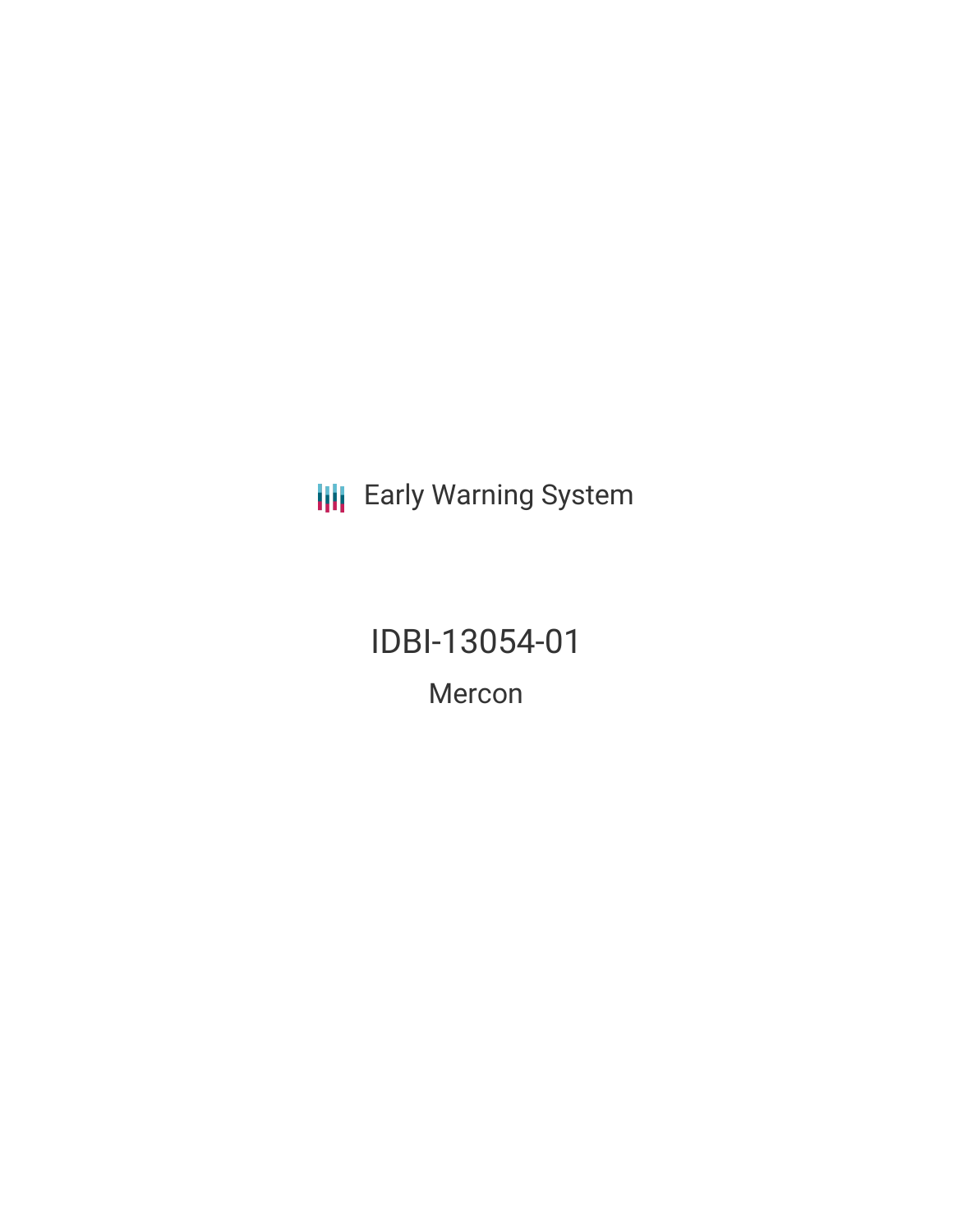# **Quick Facts**

Mercon

Early Warning System

| <b>Countries</b>               | Mexico                                       |
|--------------------------------|----------------------------------------------|
| <b>Financial Institutions</b>  | IDB Invest (IDBI)                            |
| <b>Status</b>                  | Proposed                                     |
| <b>Bank Risk Rating</b>        | B                                            |
| <b>Voting Date</b>             | 2021-04-12                                   |
| <b>Borrower</b>                | Mercon B.V. Mercon Coffee Corp.              |
| <b>Sectors</b>                 | Agriculture and Forestry, Industry and Trade |
| <b>Investment Type(s)</b>      | Loan                                         |
| <b>Investment Amount (USD)</b> | \$500.00 million                             |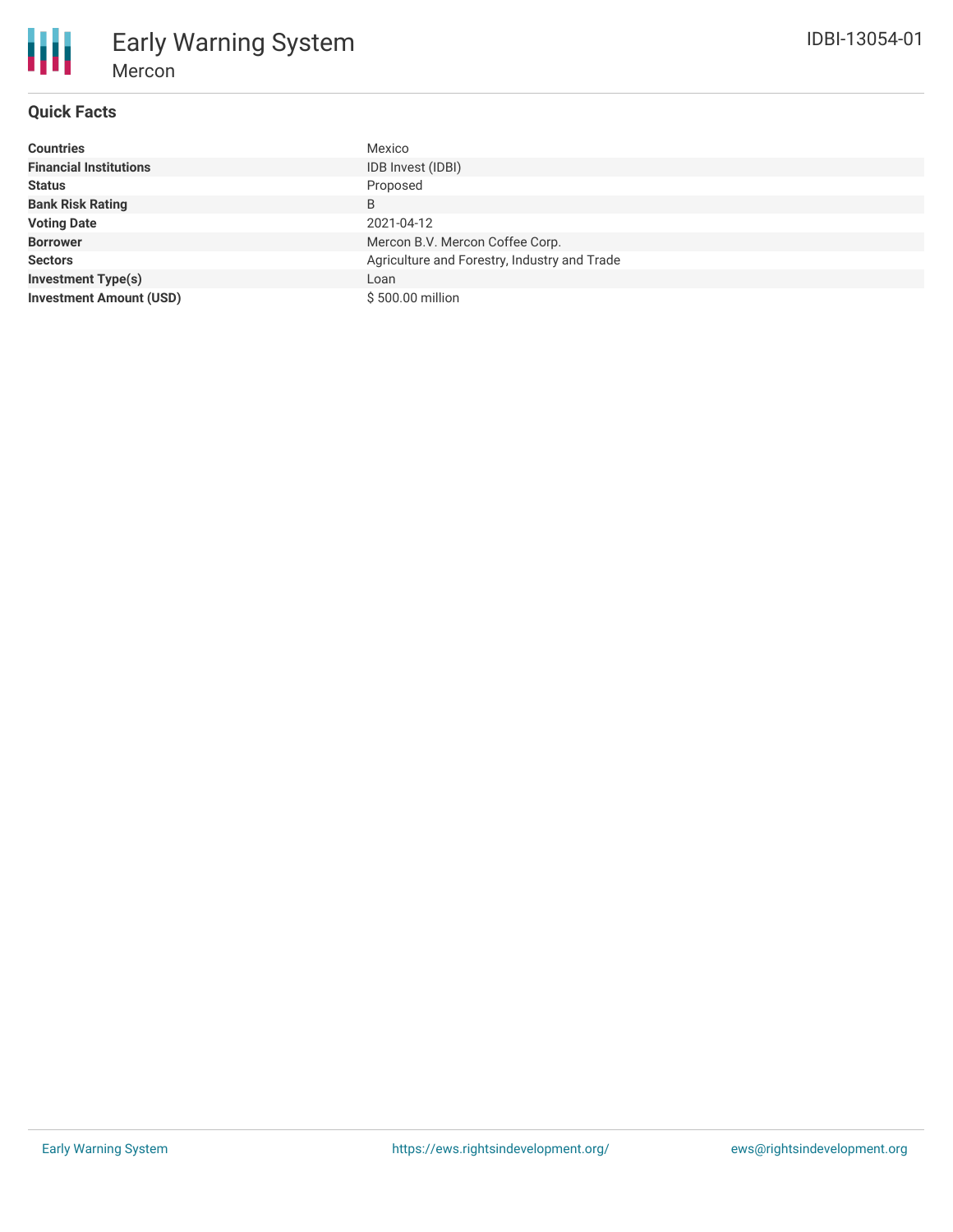

# **Project Description**

The proposed financing to Mercon B.V. and Mercon Coffee Corp. (the "Borrowers", "Mercon" or the "Company") aims to provide liquidity to Borrowers, throughout the coffee value chain from their operations of origin, coffee production (own and from third parties) and its processing, to destination, logistics and commercialization (mainly exports), to promote the growth of its sales of coffee originating in Brazil, Colombia, Guatemala, Honduras, and Peru.

The proposed financing consists of a revolving, uncommitted, short-term credit line linked to sustainability parameters of up to US\$50 million, which will be part of a syndicated credit line of up to US\$500 million, subject to optional incremental features. The participation of IDB Invest will support the Company to ensure the relevant financing for its operations, mainly financing its original activities.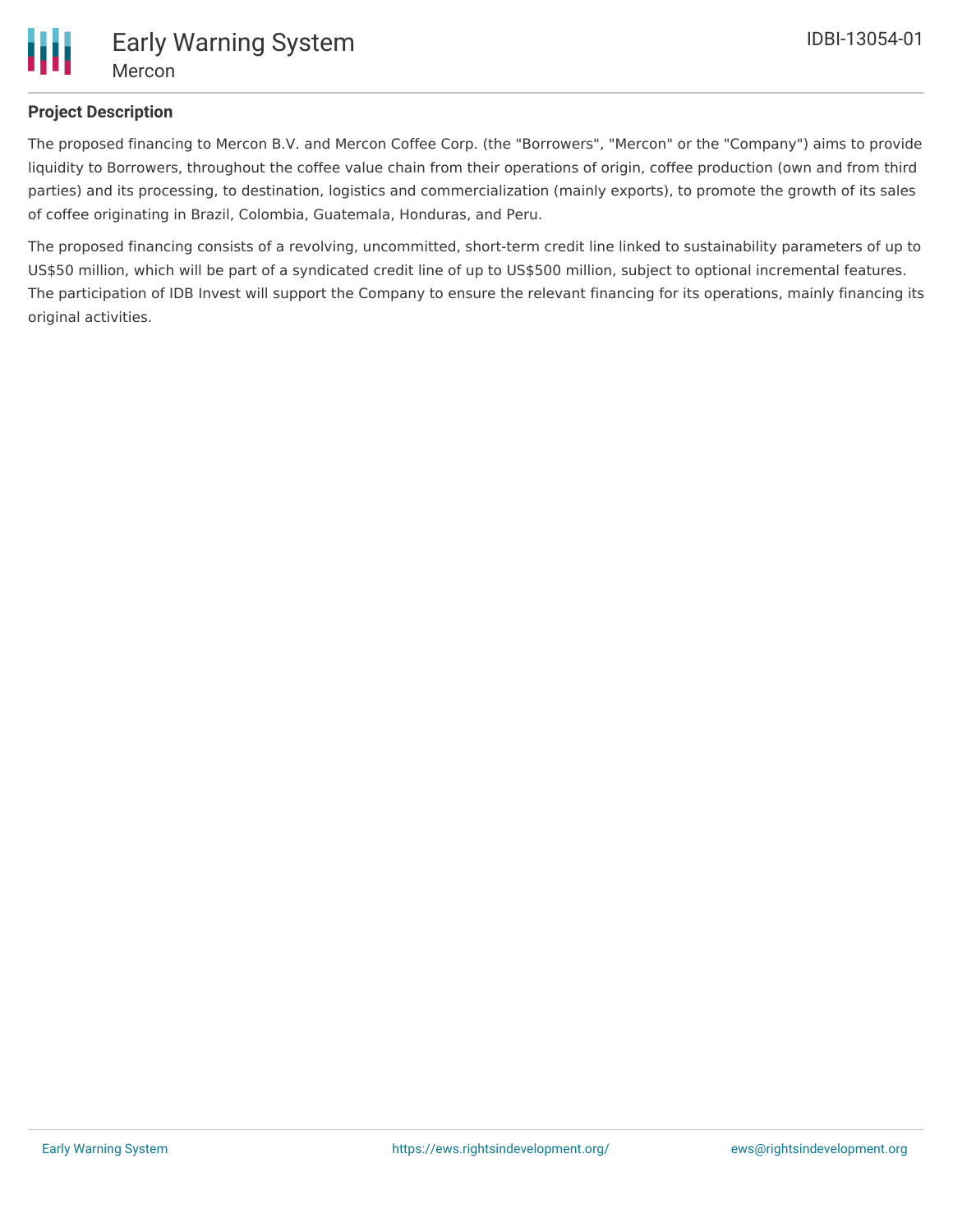## **Investment Description**

• IDB Invest (IDBI)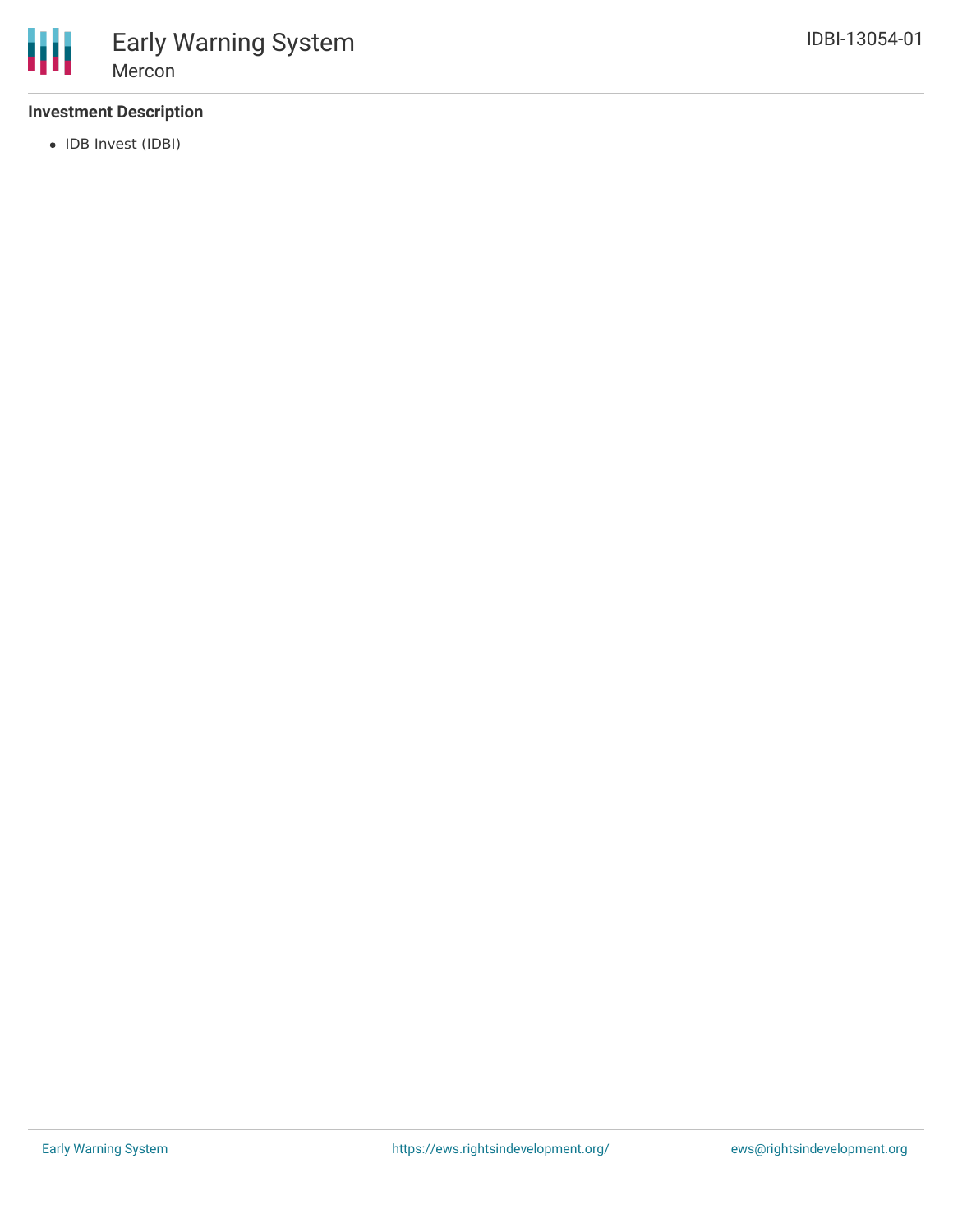

# Early Warning System Mercon

| <b>Private Actor 1</b> | <b>Private Actor</b><br>1 Role | <b>Private Actor</b><br>1 Sector | Relation                 | <b>Private Actor 2</b>    | <b>Private Actor</b><br>2 Role | <b>Private Actor</b><br>2 Sector |
|------------------------|--------------------------------|----------------------------------|--------------------------|---------------------------|--------------------------------|----------------------------------|
|                        | . .                            | $\sim$                           | $\overline{\phantom{0}}$ | Mercon Coffee Corporation | Contractor                     | Agriculture and Forestry         |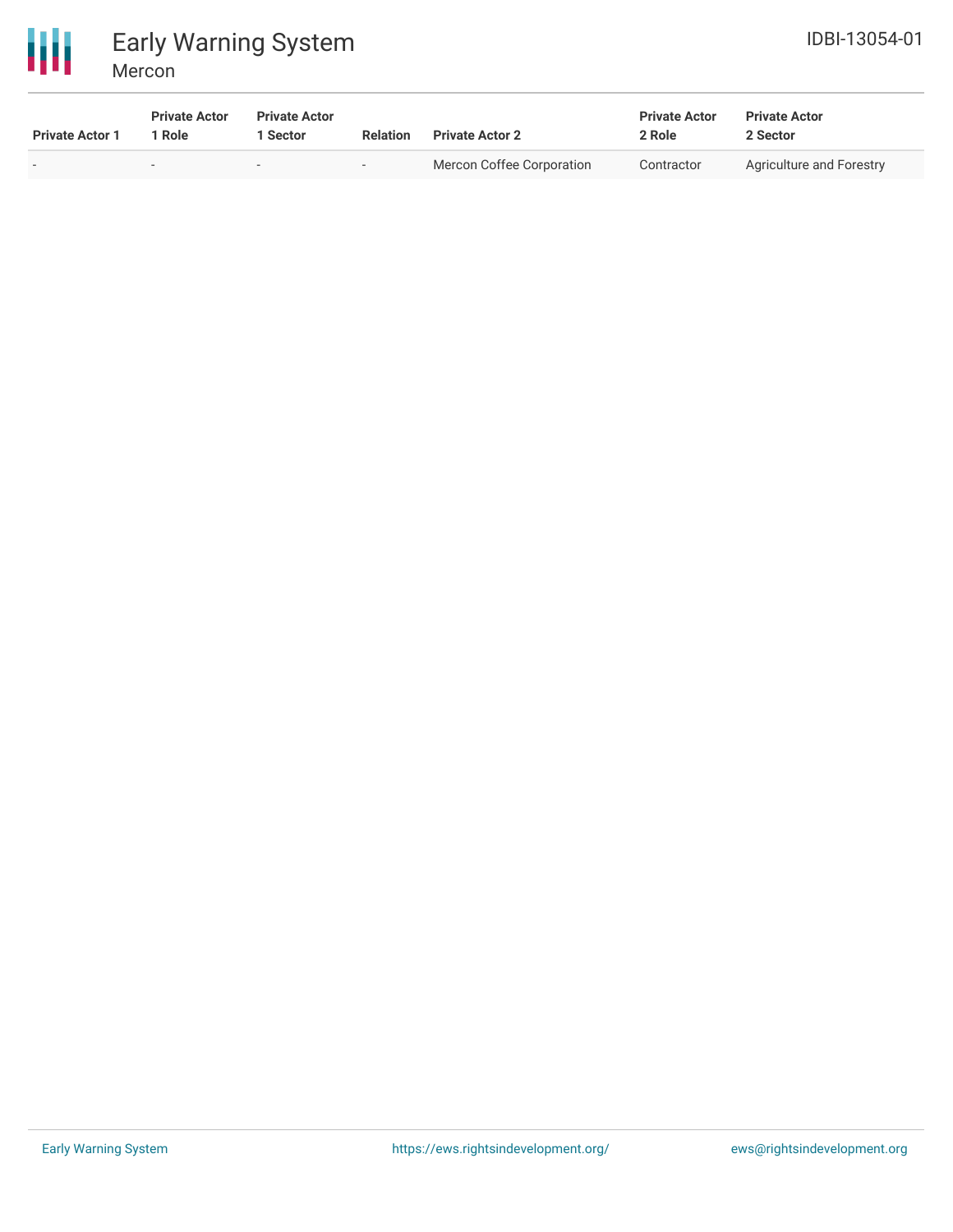#### **Contact Information**

For questions about the Project please contact:

- **Title:** CFO
- **Telephone:** +(505) 2255-9200

**E-mail: [lmorales@merconcorp.com](mailto:lmorales@merconcorp.com)**

For questions and comments to IDB Invest, please contact:

**Name:** IDB Invest Communication Group

**E-mail: [divulgacionpublica@IDBInvest.org](mailto:divulgacionpublica@IDBInvest.org)**

In addition, affected communities can access IDB Invest's Independent Consultation and Investigation Mechanism (ICIM) as follows:

| E-mail:         | mecanismo@iadb.org or MICI@iadb.org              |  |  |
|-----------------|--------------------------------------------------|--|--|
| <b>Address:</b> | 1300 New York Ave. NW Washington, DC. USA. 20577 |  |  |
|                 | <b>Fax number:</b> $+1(202) 312-4057$            |  |  |
| Telephone:      | $+1(202)623-3952$                                |  |  |